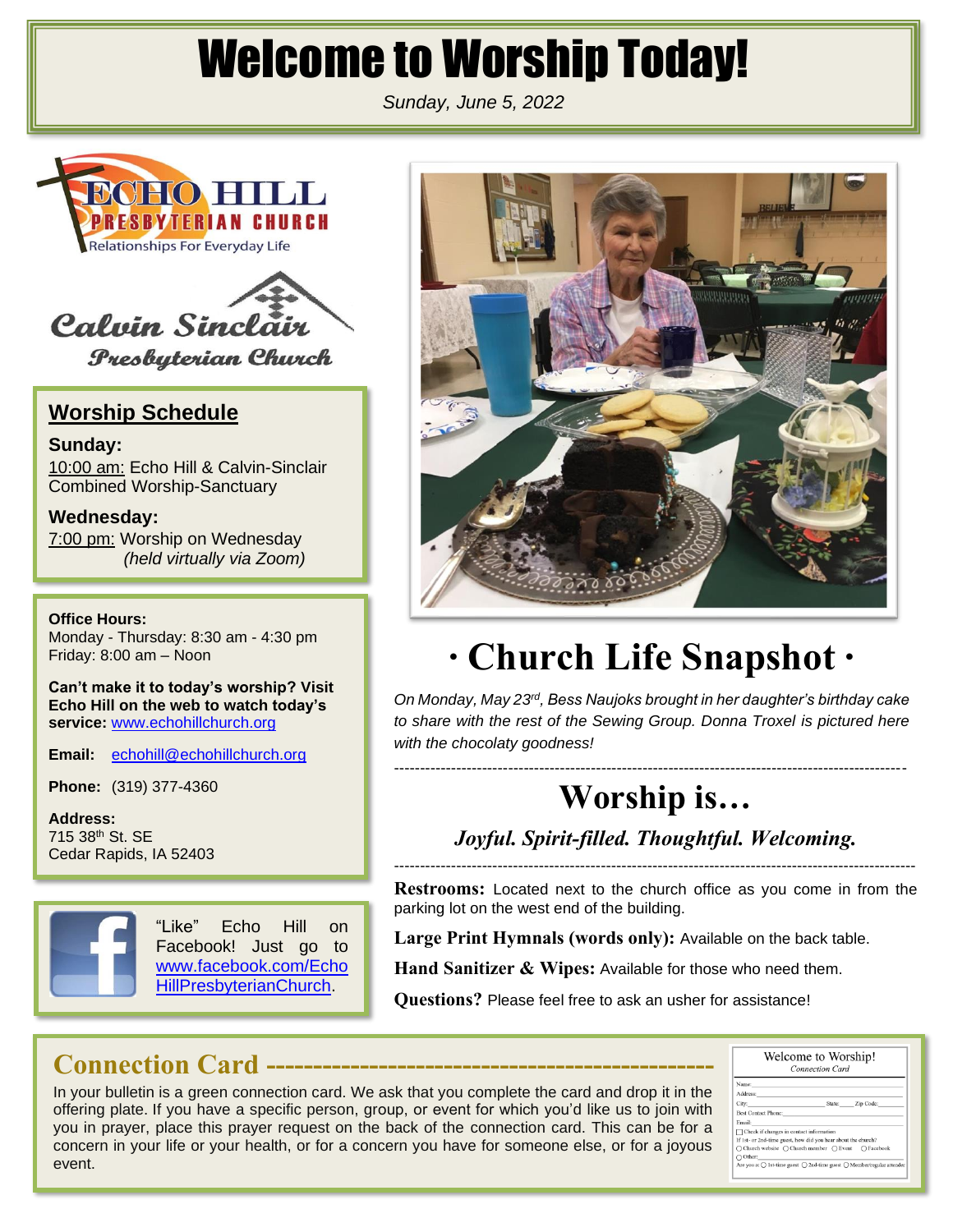# **Order of Worship – June 5, 2022 Pentecost Sunday**

*Echo Hill & Calvin-Sinclair Presbyterian Churches*

#### **Gather for Worship ------------------------------------------------------------------------**

#### **Welcome**

*(\*We invite you to please stand if you are able.)*

**\*Hymn #66** "Every Time I Feel the Spirit"

**\*Pass the Peace**

#### **Prepare for Worship -----------------------------------------------------------------------**

**Unison Call to Worship – Hymn #404 as a unison reading**

#### **Unison Prayer of Confession**

**All: Loving God, we come into your presence in awe of your magnificent plan to know us. We have tried to attain a status of goodness, but have fallen short again and again. We have not obeyed your word and live with the consequences of broken relationships, and ruined dreams. Forgive us for being hard-headed and slow to learn. Your hand is at work in our lives, and we trust you. Give us grace to love and trust one another to the end that many praise your name. It is in the name of Jesus we offer our personal prayers of confession, as we pray in silence…**

#### **Words of Assurance** *(Romans 8:14-16)*

Leader: For those who are led by the Spirit of God are the children of God. The Spirit you received does not make you slaves, so that you live in fear again; rather, the Spirit you received brought about your adoption. And by him we cry, "Abba, Father." The Spirit himself testifies with our spirit that we are God's children.

**\*Response #581** "Glory Be to the Father"

**All: Glory be to the Father, and to the Son, and to the Holy Ghost; As it was in the beginning, is now, and ever shall be, world without end. Amen, amen.**

**Prelude** The Old Rugged Cross"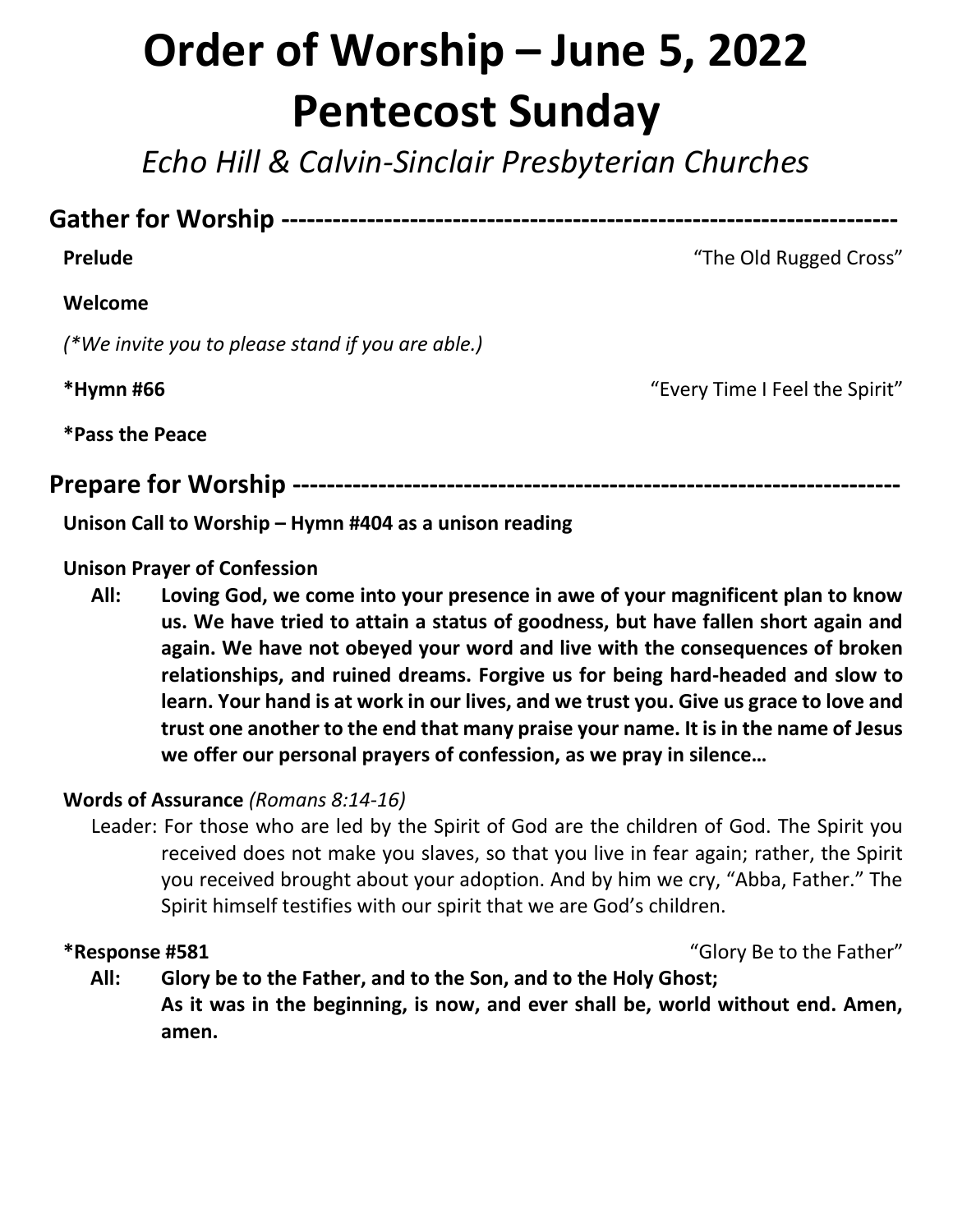|                                                                                                                                                                                                                                                                 | <b>Prayer for Illumination</b>                         |                                                                                                                                                                                                                                                               |
|-----------------------------------------------------------------------------------------------------------------------------------------------------------------------------------------------------------------------------------------------------------------|--------------------------------------------------------|---------------------------------------------------------------------------------------------------------------------------------------------------------------------------------------------------------------------------------------------------------------|
| <b>Scripture</b>                                                                                                                                                                                                                                                |                                                        | Acts 2:1-21                                                                                                                                                                                                                                                   |
| <b>Message</b>                                                                                                                                                                                                                                                  |                                                        | "Here's Your Hammer" - Rev. Dr. Dennis Morey                                                                                                                                                                                                                  |
|                                                                                                                                                                                                                                                                 | "We Gather Here in Jesus' Name"<br>The Response #510   |                                                                                                                                                                                                                                                               |
|                                                                                                                                                                                                                                                                 | The Sacrament of Holy Communion                        |                                                                                                                                                                                                                                                               |
| <b>Announcements</b>                                                                                                                                                                                                                                            |                                                        |                                                                                                                                                                                                                                                               |
| <b>Minute for Mission</b>                                                                                                                                                                                                                                       |                                                        | Julie Palmer, Olivet Neighborhood Mission                                                                                                                                                                                                                     |
| <b>Call to Dedication</b><br>All:                                                                                                                                                                                                                               | With grateful hearts we dedicate our offerings to God. | Leader: Today, we bring our tithes and offerings for the work God is doing among us.                                                                                                                                                                          |
| <b>Offering</b>                                                                                                                                                                                                                                                 |                                                        |                                                                                                                                                                                                                                                               |
| <b>Offertory</b>                                                                                                                                                                                                                                                |                                                        | "How Beautiful" – Bob Payne and Paul Varcoe                                                                                                                                                                                                                   |
| <i>*</i> Congregational Response #606<br>"Praise God, from Whom All Blessings Flow"<br>Praise God, from whom all blessings flow; praise him, all creatures here below;<br>All:<br>Praise him above, ye heavenly host; praise Father, Son, and Holy Ghost. Amen. |                                                        |                                                                                                                                                                                                                                                               |
| All:                                                                                                                                                                                                                                                            | *Prayer of Dedication                                  | You have brought us peace, O God, in sending your Son, Jesus. He has established<br>his church as his body on earth. Our world desperately needs your love. Thank you<br>for calling us to be a part of your church, and for this opportunity to support what |

**you're doing in the world today. In the name of Jesus, we bring tithes and offerings as the first-fruits of our labors and we dedicate them as well as the crop to come to the glory of your Kingdom. Amen.**

#### **Prayers of the People**

#### **Lord's Prayer**

**All: Our Father, who art in heaven, hallowed be thy name. Thy kingdom come, thy will be done, on earth as it is in heaven. Give us this day our daily bread; and forgive us our debts, as we forgive our debtors; and lead us not into temptation, but deliver us from evil. For thine is the kingdom and the power and the glory, forever. Amen.**

#### **Leave to Serve God's People ------------------------------------------------------------**

**\*Closing Hymn #291** "Spirit, Spirit of Gentleness"

**Closing Prayer and Benediction**

**Postlude** "Be Still My Soul" "Where the Spirit of the Lord Is"